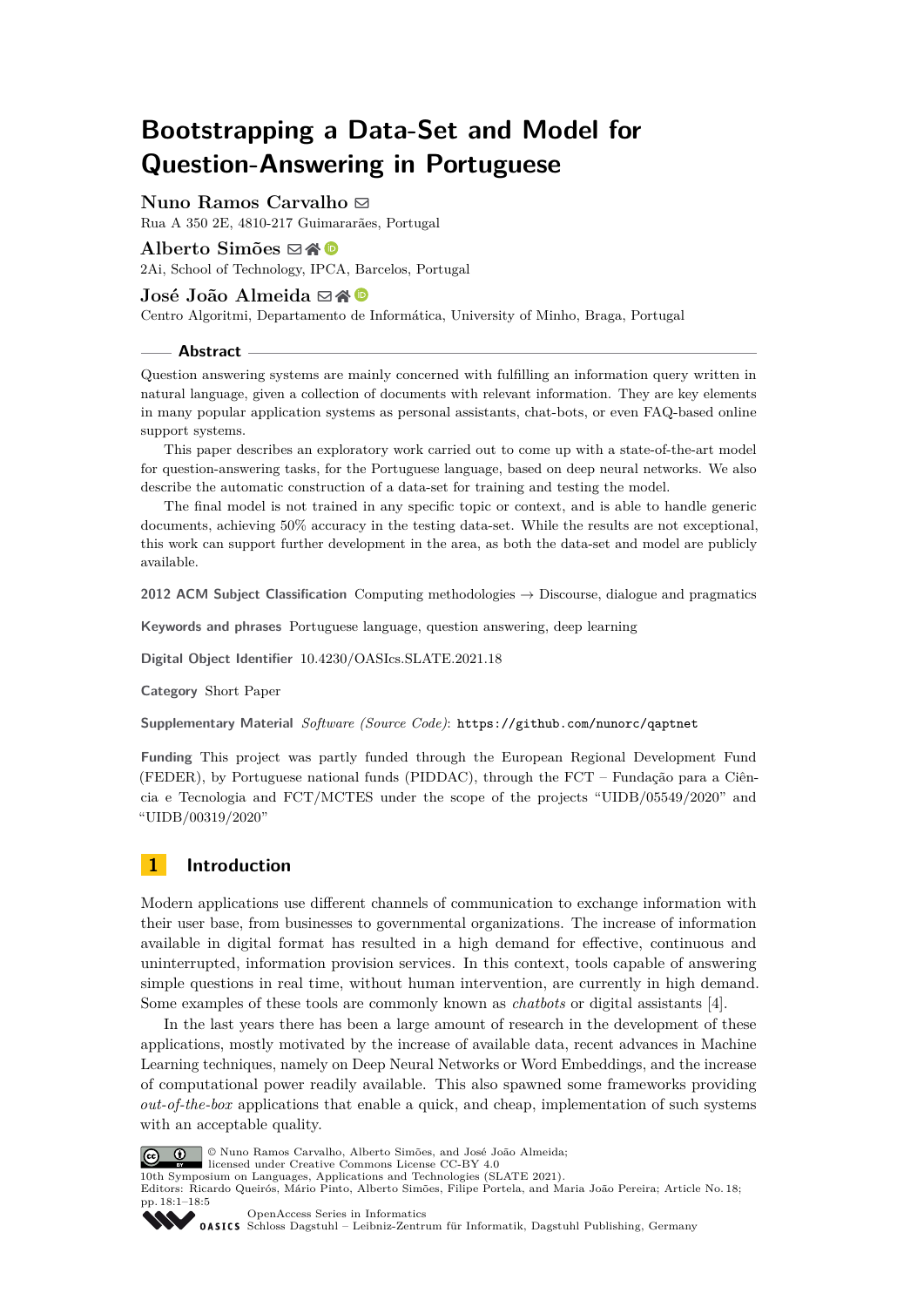#### **18:2 Bootstrapping a Data-Set and Model for Question-Answering in Portuguese**

A common key element in these frameworks, and corresponding workflows, is a question answering model. These models are able to find an answer to an information query, described by the user in natural language, from a collection of texts. Deep learning neural networks [\[5\]](#page-4-1) currently achieve some of the best results for this specific task [\[3,](#page-4-2) [2,](#page-4-3) [9\]](#page-4-4).

This paper introduces an exploratory work carried out to build a model for performing question answering tasks for the Portuguese language. Although the current literature is rich on models and techniques, some languages (in particular, the Portuguese language) lack state-of-the-art implementations of such models. Therefore, the guiding research question for this work is defined as:

Can transfer learning be explored to train a model, for the Portuguese language, capable of providing satisfying results for finding an answer to a information query writen in natural language from a collection of texts?

Given the lack of computational power and enough data to train a model from scratch, and also in order to reuse information obtained from previously training in other languages, we start the work with the parameters from a pre-trained model. This means that we take advantage of the parameters exploration during previous training, and fine tune the model for the Portuguese language. Transfer learning encompasses the idea of not starting the model training stage from scratch, bootstrapping the model using parameters from previously training steps [\[7\]](#page-4-5). This usually allows the training process to achieve better results with less data or fewer training steps.

The goal of the model is: given a snippet of text and an information query written in natural language, find the answer to the query in the text. This snippet of text is usually referred to as a context, and it is assumed that the given context contains the answer to the query. This enables the implementation of *chatbots* (or similar applications) that can answer questions systematically without being explicitly programmed to do so, and independently of the subject or topic at hand.

This paper is organized as follows: Section [2](#page-1-0) introduces the data-set created for training; Section [3](#page-2-0) discusses the architecture of the used model; Section [4](#page-2-1) depicts the model training and its validation process, illustrating the results with some examples; Section [5](#page-3-0) follows with an analysis of the obtained results. The document concludes with some final remarks and possible directions for future work.

## <span id="page-1-0"></span>**2 The data-set**

The Stanford Question Answering data-set (SQuAD) [\[8\]](#page-4-6) contains a collection of around 400 generic articles from Wikipedia and, for each article, a set of questions and corresponding answers written in natural language. The collection is organized as a sequence of paragraphs (contexts) and, for each one, a set of questions and their answers is available. The answers can be gathered from the context paragraph.

Given the original data-set is only available in English, and there is no similar data-set available for the Portuguese language<sup>[1](#page-1-1)</sup>, we bootstrapped a Portuguese data-set using Machine Translation.

The original SQuAD data-set was automatically translated using the Google Translate API. Although the translation is not at human level, given that the paragraphs, questions, and answers are relatively small (just a few words in the case of the answers, a single sentence

<span id="page-1-1"></span><sup>1</sup> Note that there are other translations from SQuAD that are based on our work. Nevertheless, this article is relevant as our resource is being used for other works, and because implicitly we are evaluating Machine Translation systems.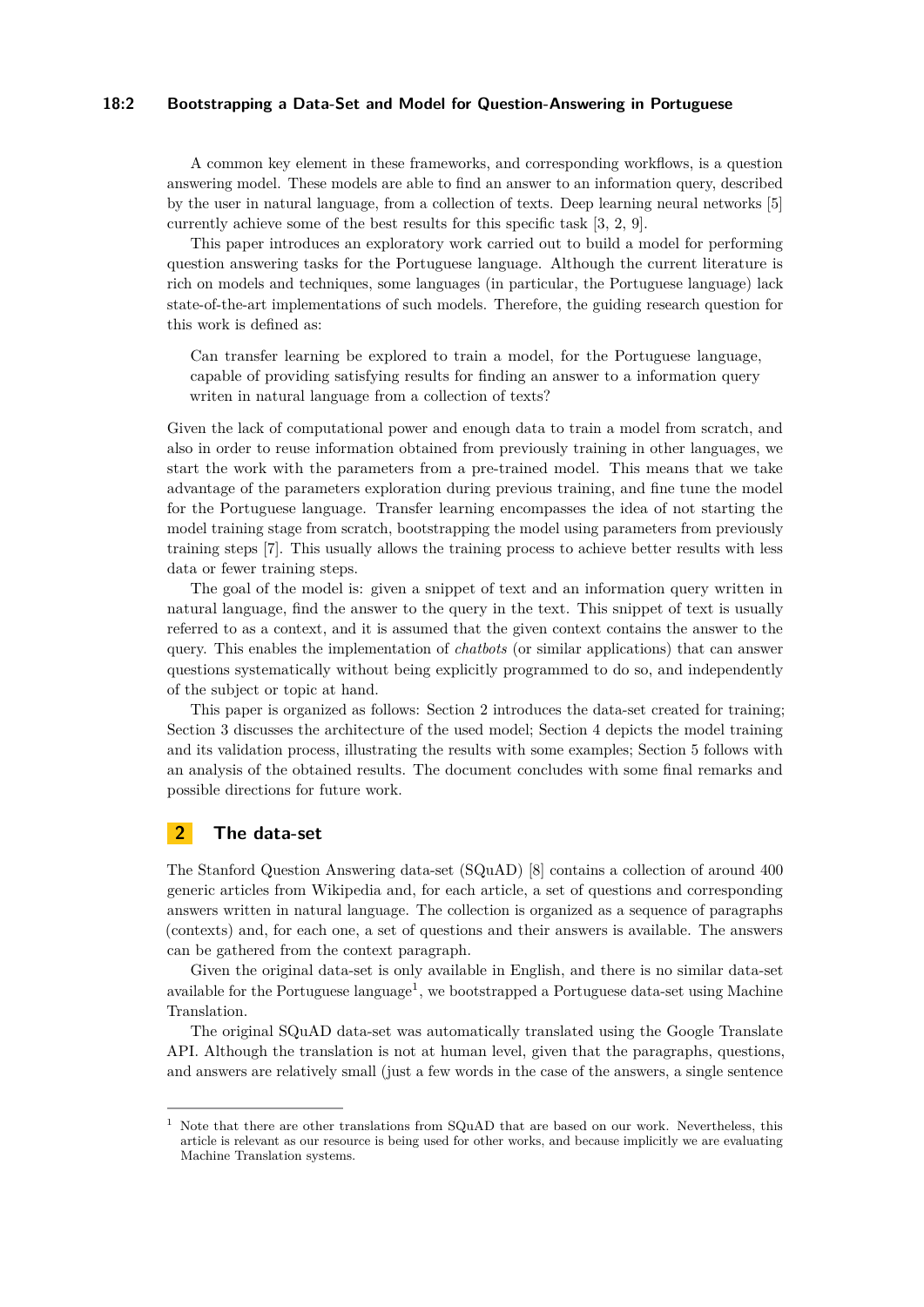#### **N. R. Carvalho, A. Simões, and J. J. Almeida 18:3**

for the questions, and a few sentences in the case of the contexts), most of the translations are acceptable. The main problem, as we will discuss later, is the lack of coherence between different translations, depending on the sequence context.

Given that the goal of the model is to find patterns between the structure of the text and the formulated questions, grammatical accuracy, exceptions, inconsistencies and similar shortcomings usually associated with automatic translations should not have a big influence in the results.

The current version of the translated data-set is available online[2](#page-2-2) . The data-set is divided in two parts: *train* and *dev*, that have the same format, and can be used for training and testing respectively.

## <span id="page-2-0"></span>**3 The Model**

Bidirectional Encoder Representations from Transformers (BERT) is a state-of-the-art model for many NLP tasks as, for instance, document classification, named entity recognition, or question-answering [\[3\]](#page-4-2). The model is implemented using a deep neural network with a set of different layers. It can be seen as the complement of two major networks: (i) a pre-trained transformer that acts as a language model, and (ii) a network with different outputs depending on the task at hand.

In the context of question-answering tasks, the input to the model is composed by the context (the snippet of text that contains the answer) and the information query (the question). The output of the model is the span of text, from the context, that contains the answer. This is represented by the starting and ending tokens of the span of the answer in the context:

qaptnet :: (Context*,* Question) → (Start*,*End)

## <span id="page-2-1"></span>**4 Training and Validation**

Google provides different flavors of pre-trained parameters for the BERT model, both as monolingual or multilingual, and with different depth size (with different amounts of hidden layers). To train QAPTNET we used one of the multilingual models, case sensitive and 12 hidden layers, as a bootstrap model. The model was then trained using the training data-set, for 2 epochs, using a batch size of 8. The optimizer used was the Adam algorithm with a fixed weight decay, and a learning rate of  $3 \times 10^{-5}$  [\[6\]](#page-4-7). Implementation, training and testing of the model was performed done using the PyTorch-Transformers Python package<sup>[3](#page-2-3)</sup>.

The model was then tested with the validation data-set, scoring around 50% accuracy, i.e. it was able to correctly find the answer for half the questions. The final version of the model is available publicly<sup>[4](#page-2-4)</sup>, including a Python package companion that helps using it. The main reason for this result is that the model is not able to completely capture a pattern between the question and the corresponding answer. This may be due to some factors including: not enough data for training, or the model not being complex enough to capture the intended pattern.

The following examples (in Portuguese) illustrate the use of the final model. For example, given the following context:

<span id="page-2-2"></span>Available at <https://github.com/nunorc/squad-v1.1-pt>.

<span id="page-2-3"></span><sup>3</sup> Available at [https://pytorch.org/hub/huggingface\\_pytorch-transformers/](https://pytorch.org/hub/huggingface_pytorch-transformers/).

<span id="page-2-4"></span>Available at <https://github.com/nunorc/qaptnet>.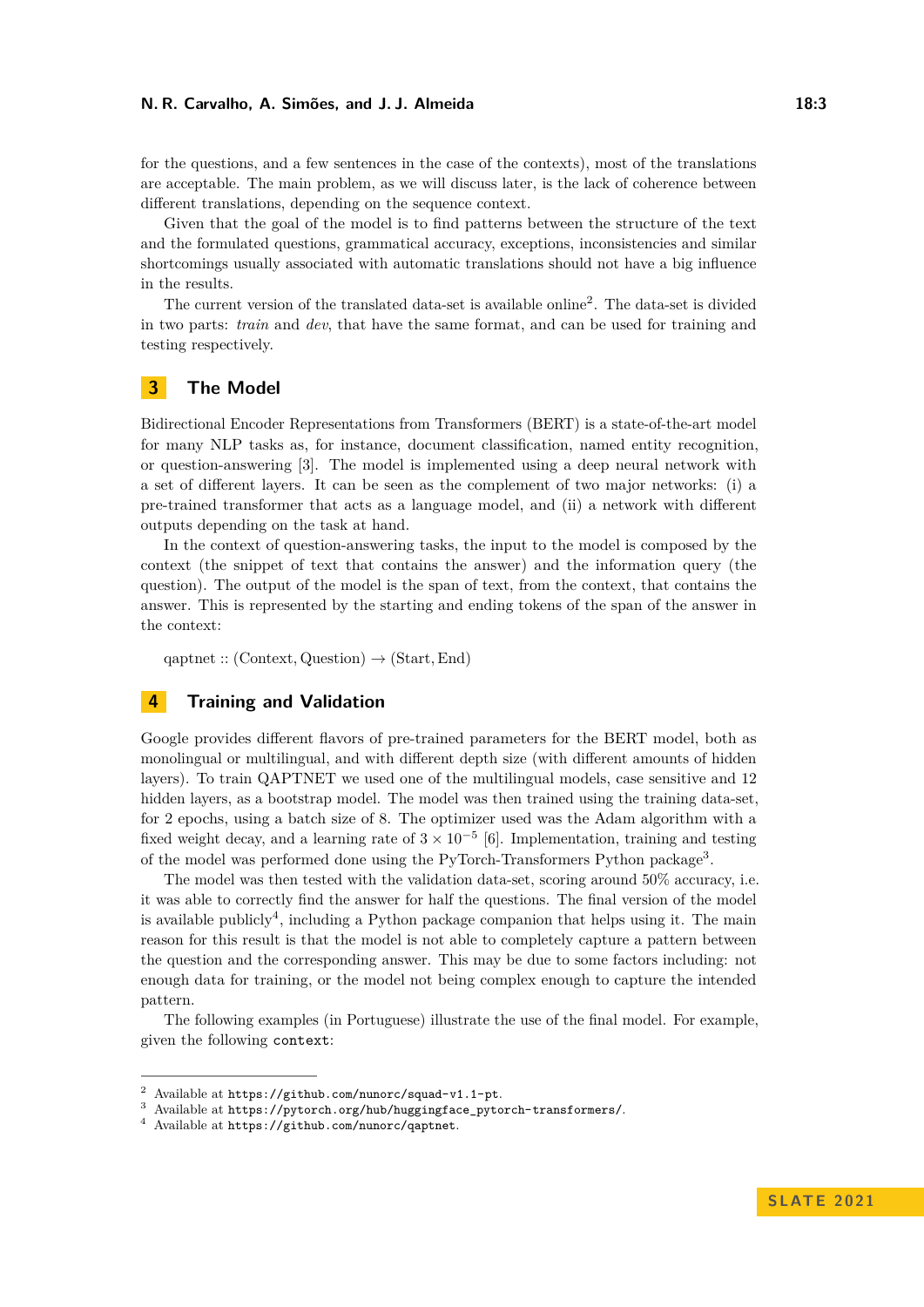#### **18:4 Bootstrapping a Data-Set and Model for Question-Answering in Portuguese**

*Arquitetonicamente, a escola tem um caráter católico. No topo da cúpula de ouro do edifício principal é uma estátua de ouro da Virgem Maria. Imediatamente em frente ao edifício principal e de frente para ele, é uma estátua de cobre de Cristo com os braços erguidos com a lenda Venite Ad Me Omnes. Ao lado do edifício principal é a Basílica do Sagrado Coração. Imediatamente atrás da basílica é a Gruta, um lugar mariano de oração e reflexão. É uma réplica da gruta em Lourdes, na França, onde a Virgem Maria supostamente apareceu a Santa Bernadette Soubirous em 1858. No final da unidade principal (e em uma linha direta que liga através de 3 estátuas e da Cúpula de Ouro), é um estátua de pedra simples e moderna de Maria.*

One could pose the following question:

*A quem a Virgem Maria supostamente apareceu em 1858 em Lourdes, na França?*

The model result is:

>>> qaptnet.query(context = context, question = question) 'Santa Bernadette Soubirous'

This example uses the model Python package companion to simplify the use of the model, a complete example on how to use this package is available in [\[1\]](#page-4-8).

## <span id="page-3-0"></span>**5 Data-Set and Results**

One of the main challenges of this work is the data-set scale. In fact, it was automatically translated and not manually corrected. This means that some translations are not at a trained human translator level, and also that some translations were performed differently whether the string appeared with context (in the context paragraph) or without context (in the short answer). A simple example if the answer to the question shown in the previous section. While "Santa Bernadette Soubirous" is the correct answer, it will be accounted as wrong, as when translating the answer the system used "Saint Bernadette Soubirous".

As a simple exercise to evaluate the quality of the data-set, for each answer we checked whether it is present in the context. Performing this analysis in the training data-set, we found up that 27 710 answers were not present in the context, from a total amount of 87 599 answers (about 30% of the training set). Doing the same analysis in the validation data-set, 11 081 answers of the total amount of 34 726 was not present in the context paragraph (about 31%).

This analysis did not account for other problems, like the lack of quality of the translation or even the upper-case versus lower-case comparison of the answers with the context (as we had a case-sensitive model).

Nevertheless, after training, a 50% accuracy was obtained. If we account the 30% of problematic entries, that the system would never guess, from the total amount of 34 736 entries, only 23 645 entries could be correct. Doing the proportion, the system would get up to 70% accuracy accounting only the correct parts of the validation set.

## **6 Conclusion**

This paper introduces QAPTNET a model for performing question answering tasks, i.e. given a context and a question find the span of text in the context that answers the question, for the Portuguese language. The final version of the model achieves around 50% accuracy on the development part of the data-set, which is interesting enough for a first exploratory